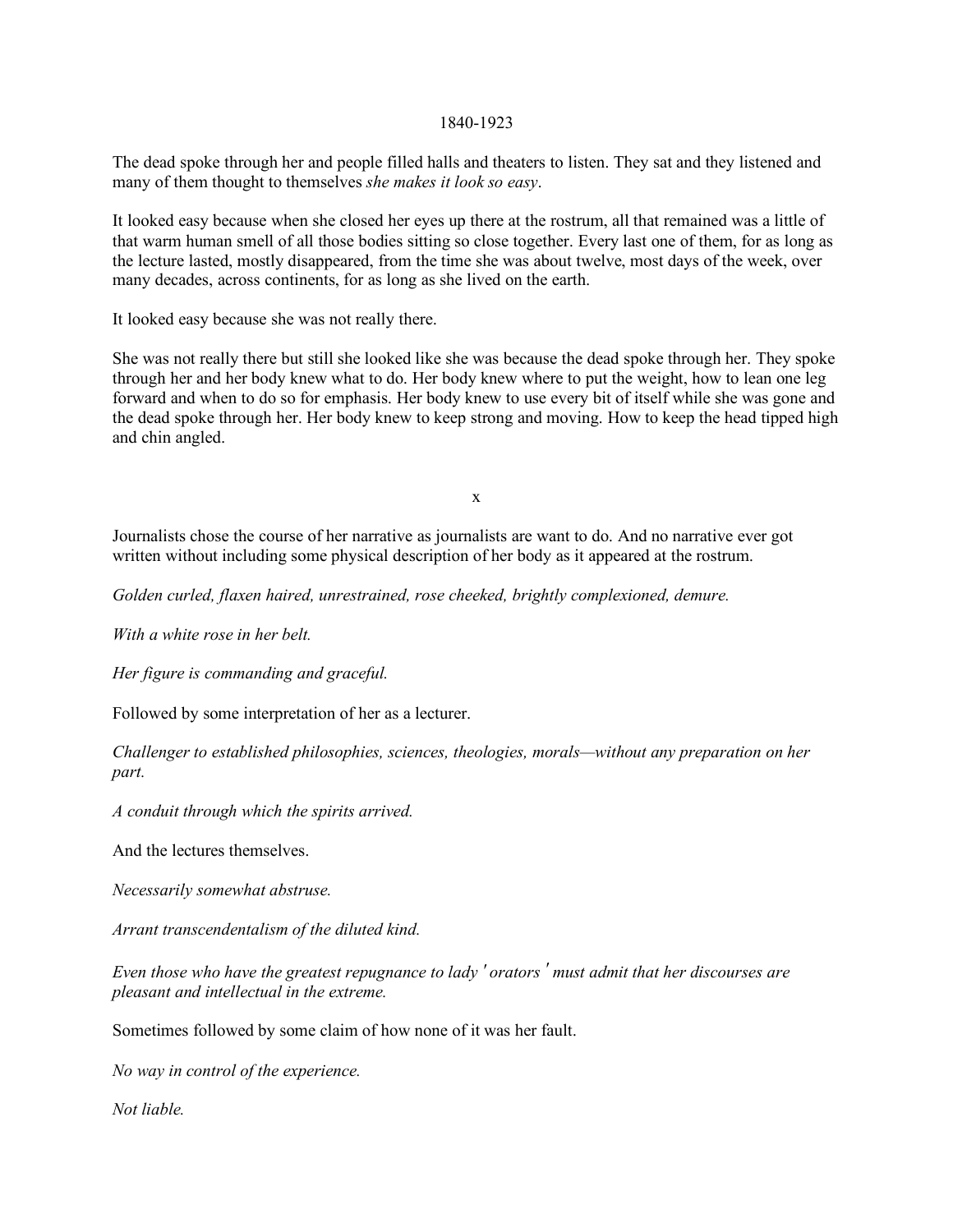*Simply like a telegraph, a mechanism in no way responsible for the message.* 

Sometimes followed by some declaration of her authenticity.

*A leading light of the Spiritualist movement.*

*A hard worker in the cause so dear to her.*

Or, by some declaration of her fraud.

*No doubt she is an opium drinker.* 

But she would come rather early to believe the words of the journalists had no lift off the page, just black on white and small.

No, the words that counted to her were the words the dead spoke through her.

And those that came for the words? Those bodies sitting so close together in the halls and theaters? They chose the course of her narrative, too. Because had they not come to hear the words of the dead spoken through her, over all those years, across all those continents, there would have been no living to be made off of having her body at the rostrum. And if there had been no living to be made, then what might have become of her body?

x

She wore a caul veil at birth, and underneath it, there was clarity to her eyes. Her eyes roamed as though they knew everything in a room and had always known it as it was. Her mother and father always said it was how they first knew she was not like any other child.

*It was your eyes*, they would say to their daughter. *Your eyes gripped at things in ways far from ordinary.* 

The doctor who delivered her knew, too. It was he who suggested the name Cora. A name meaning poetess, priestess, seeress.

x

The dead first spoke through her at age twelve. Their words came out in block letters on her school slate long before the lectures in halls.

The first time it happened she was sitting with some friends under an apple tree on her family's farm. Her friends, those first witnesses of the dead speaking through her, assumed it a trick and they laughed. But she did not respond to the laughter as she normally might and the children ran, afraid of their friend who had been there and then was not really there.

They ran to her mother.

*Cora was writing in her sleep*, they said.

*I was not there,* the child would explain.